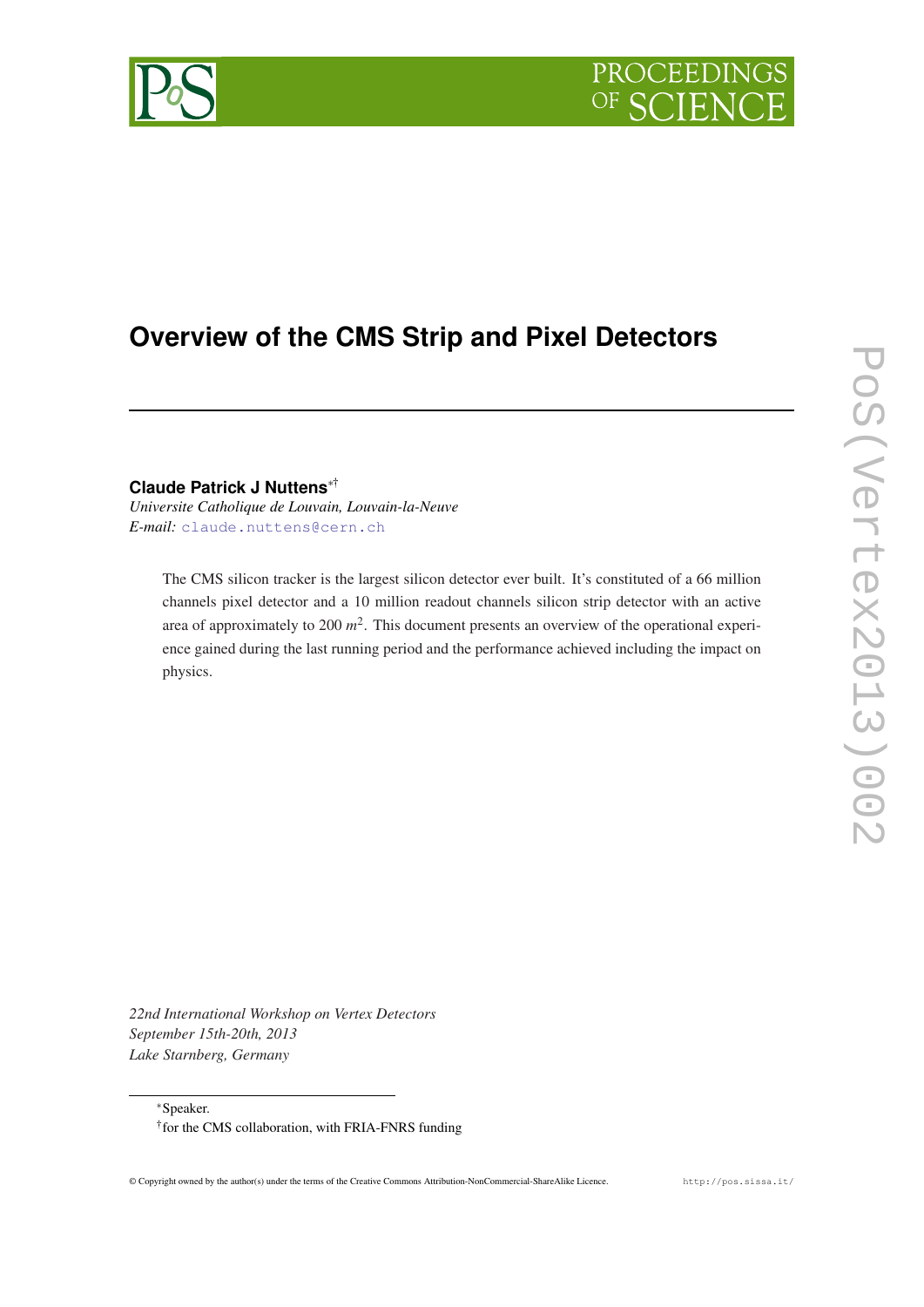## 1. Introduction

The CMS tracking system [[1](#page-9-0)] is composed of a silicon pixel and strip detector with optical analog readout. The pixel detector uses n-in-n silicon sensors with a pixel size of 100  $\mu$ m x 150 µ*m*. Groups of 50 x 80 pixels are read by one read out chip. The barrel part (BPIX) is a combination of 3 concentric layers closed by two endcap (FPIX) disks on each side. It provides 66 million pixels for precise 2D measurements. It's surrounded by the silicon tracker, that represents with its 15148 individual silicon modules around 200 *m* <sup>2</sup> of active area. The strip tracker p-in-n silicon sensors are arranged in 10 barrel layers and 3+9 endcap disks. They have a pitch range from 80 µ*m* for the inner layers up to 205  $\mu$ *m* for the outer ring endcaps and a 300(500)  $\mu$ *m* thickness in the inner(outer) parts. Four barrel layers and three end-cap rings are equipped with stereo modules. Composed of two silicon modules mounted back-to-back with a 100 mrad stereo angle, they provide, in the strip tracker, a 2D hit resolution. Figure 1 gives an overview of the structure in the rz view<sup>1</sup> of one quarter of the CMS silicon tracker.



Figure 1: rz view of one quarter of the CMS silicon tracker.

During the last years of data taking, the silicon tracker has been in almost continuous operation. A good stability of the operational channels was observed. At the end of the data taking, in the pixel detector only around 2.3(7.2)% of the BPIX (FPIX) channels could not be read and more than 97.5% of the strip tracker modules were still active.

As the LHC is aiming, in the following years, for an energy of  $\sqrt{s} = 13$  TeV, with a 25 ns bunch spacing and a peak instantaneous luminosity of around  $1.7x10^{34}$  /*cm*<sup>2</sup>/s, work is done on the silicon detectors during the Long Shutdown (LS1) to get it ready. The pixel detector was extracted and stored in a clean room and broken parts were repaired: the BPIX (FPIX) will be brought back to 98.9% (100% minus one chip). Two pixel pilot blades with modules from phase 1 upgrade will be installed and the pixel detector will then be centered precisely during its 2014 reinsertion. On the silicon strip detector, that can't be taken out, as many as possible accessible damaged parts will be recovered, and its temperature will be lowered down to -10 °C on the sensors with a -20 °C coolant to counteract the degradations from radiation.

 $1$ CMS uses a right-handed coordinate system, with the origin at the nominal interaction point, the x-axis pointing to the center of the LHC ring, the y-axis pointing up (perpendicular to the LHC plane), and the z-axis along the counterclockwise-beam direction. The polar angle,  $\theta$ , is measured from the positive z-axis, the azimuthal angle,  $\phi$ , is measured in the x-y plane and the radial coordinate in this plane is denoted by *r*.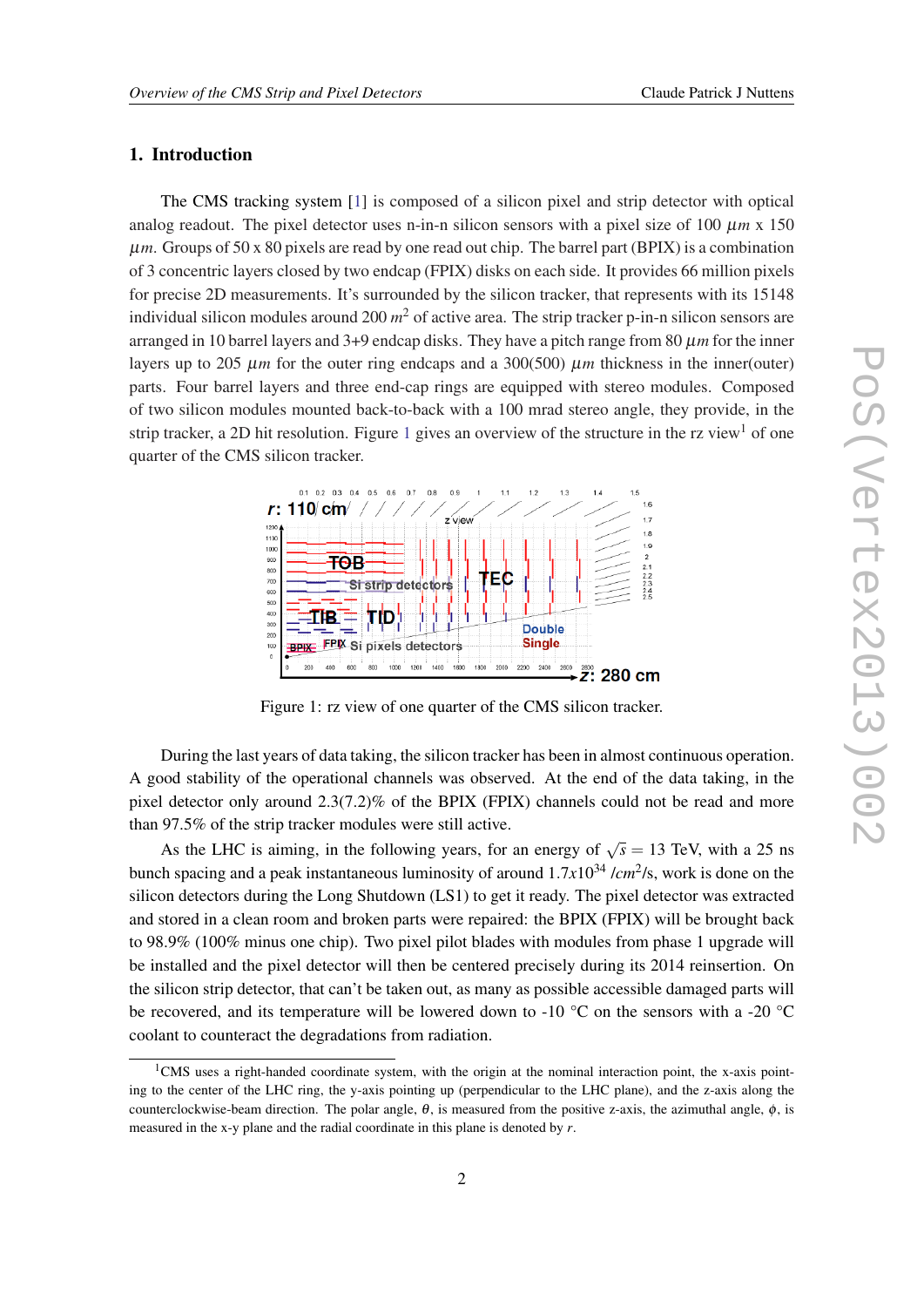## 2. Tracker performance

Both tracker subdetectors have been working successfully since their installation and provides excellent performance [[3](#page-9-0), [4](#page-9-0)].

## 2.1 Hit efficiencies

For the pixel detector, the hit efficiency is above 99% for all the layers as visible in figure 2. This efficiency, measured pixel-by-pixel, depends on the pile up, the L1 trigger rate and on the instantaneous luminosity due to the occupancy. An unavoidable dynamic inefficiency was observed, as seen in figure 3, which increases with hit rate and originates mainly from limitations in the internal buffering of the readout chip [[2](#page-9-0)].



Figure 2: Hit efficiency by layers for the pixel detector.



On the strip detector side, it was looked at the signal-to-noise ratio of hits on reconstructed tracks, where the ratio is corrected for the track angle with respect to the sensor surface to take the path length into account. As shown on figure [5,](#page-3-0) the distributions nicely follow a Landau distribution convoluted with Gaussian resolution that gives the most probable value (MPV) of 18.4(22.4) for the inner barrel, TIB (outer barrel, TOB). The difference comes from the sensors thickness and pitch difference between the module types. Those values are in good agreement with values obtained after irradiation campaigns prior to the detector integration [\[5\]](#page-9-0). This allows for a very good hit efficiency of more than 92% for all the modules, as figure [4](#page-3-0) shows. Taking into account the inefficient regions, the hit efficiency goes up to about 99.8%.

#### 2.2 Pixel and strip detectors resolution

The resolution of the subdetectors is studied using collision data. The hit resolution in the pixel detector can be determined using the triplet method: tracks with hits in the three barrel layers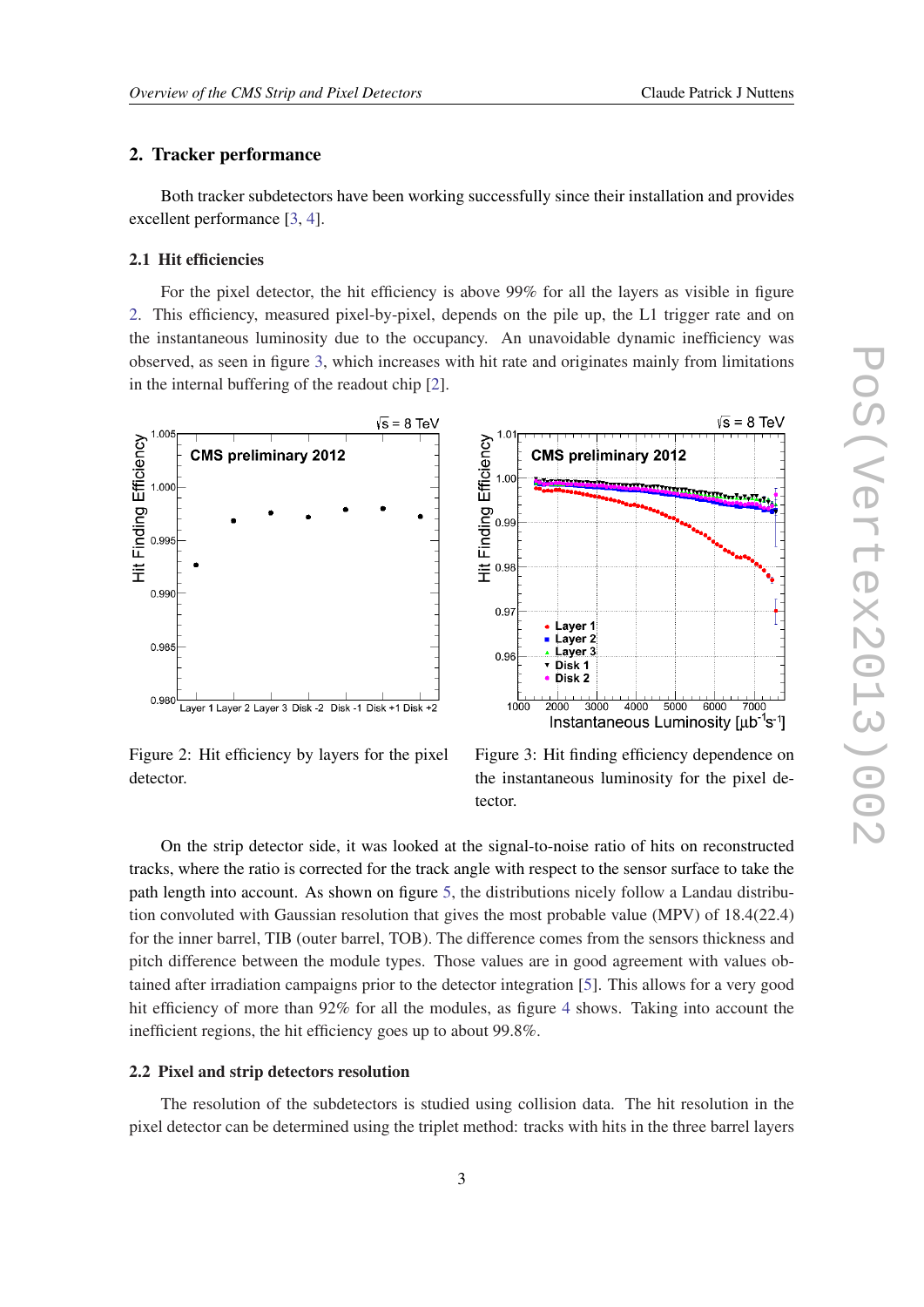<span id="page-3-0"></span>



Figure 4: Strip detector hit efficiency by detector region.

Figure 5: Strip detector signal to noise ratio in TIB.

are refitted without the hit in the layer 2 using the layers 1 and 3 positions and angles. Then the residuals difference between the hit position and the interpolated track can be determined. They are plotted in figures 6 and 7. An intrinsic resolution can then be determined assuming the resolution is the same in all three layers.



Figure 6: Pixel triplet x-resolution determined by taking the residual difference between the hit position and an interpolated track in layer 2



Figure 7: Pixel resolution in z direction.

## 2.3 Momentum, vertexing and b-tagging performance

The good hit resolution in the pixel and strip trackers and the many measurement points per track, lead to a very good momentum resolution  $\left(\frac{\sigma(pt)}{pt} \right) = 1-2\%$  for a muon with a transverse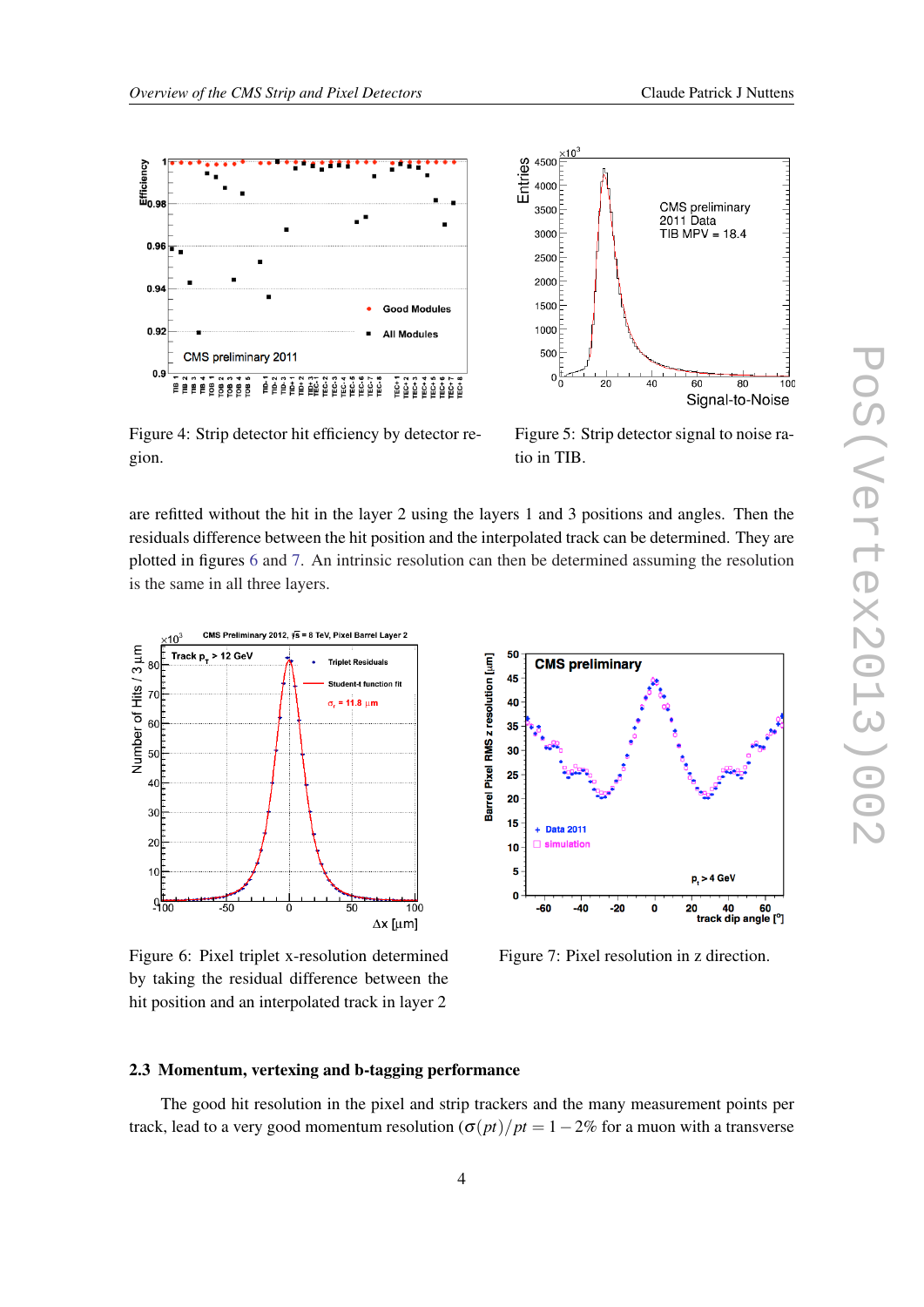momentum of 100 GeV/c) using only the tracker. Those good resolutions allow to have a very good primary vertex resolution as shown in figure 8. Such performance provides precise and very discriminant inputs for the b-tagging, as for example the 3D impact parameter uncertainty shown in figure 9. In this figure, it is also shown that the performance is well described by the simulation.



Figure 8: Primary vertex x resolution with respect to the number of tracks in the vertex.

Figure 9: 3D impact parameter uncertainty on data and MC.

### 2.4 Time and spatial alignment

This performance is achievable because of a good time and spatial alignment of the detector [[6](#page-9-0)]. For example, the signal time profile in the strip tracker has a great impact on the signal-to-noise ratio if the timing is off. The efficiency will suffer if the timing is far off and this also impacts the occupancy due to the out-of-time pile up (OOP). As visible in figure [10](#page-5-0), the time profile of all subsystems is centered correctly. It was also noticed to be stable with time. The impact in 50 ns bunch spacing running is minor, but the control and stability on the timing is essential at 25 ns as a few nanosecond delay leads to two up to ten times more OOP.

The track-based alignment is working so well it is now sensitive to the sensor curvature. The curvature of single-sided sensors is revealed in figure [11](#page-5-0), where the average track angle corrected residuals is plotted versus the local direction transverse to the strip u ( $\langle \Delta W \rangle = \langle (u_{trk} - u_{hit}) / \tan \psi \rangle$ , with  $\psi$  the track angle with respect to the sensor surface). A sensor-by-sensor correction is applied, so that the module can be treated as flat in the tracking software.

## 3. Detector evolution with integrated luminosity

The tracker subdetectors are designed to still operate after the significant radiation damage sustained during the first years of running at 7 and 8 TeV. A monitoring of the evolution of the damage is done and compared with simulations and expectations. This will be presented below including studies of the evolution of the leakage current, the bias voltage, the pixel threshold, the cluster charge, and finally the Lorentz angle.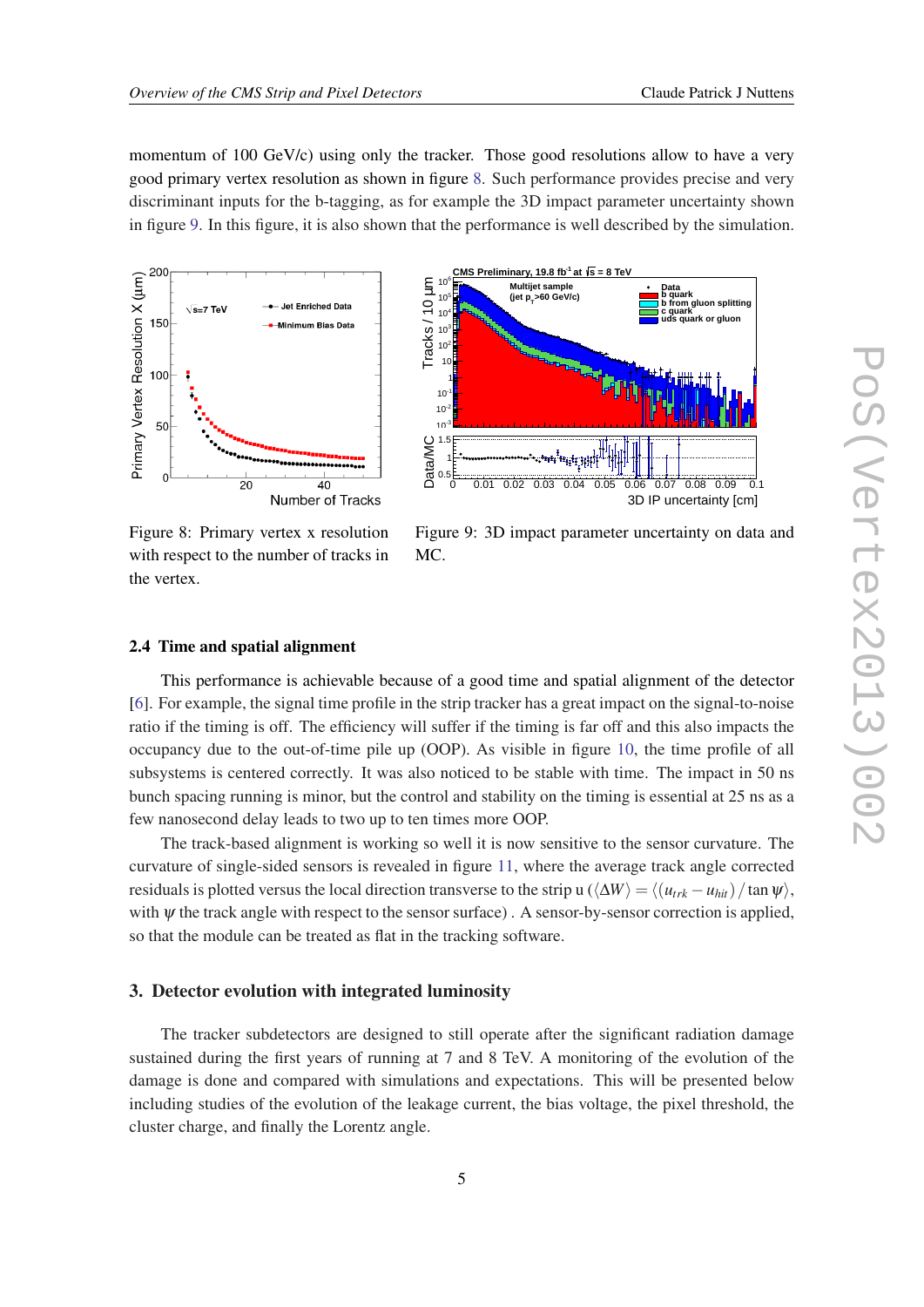<span id="page-5-0"></span>



Figure 10: Signal time profile for the various Strip detector regions.

Figure 11: Average track angle corrected residuals vs module strips transverse direction.

#### 3.1 Leakage currents

Using the readings from the high voltage power supplies, the leakage current in the pixel tracker barrel is measured and compared with the evolution models with respect to the radiation damage. The leakage current is expected to increase linearly with fluence due to bulk silicon damage although radiation damage can partially be recovered due to annealing. This trend is indeed observed in figure [12](#page-6-0) where the leakage current is represented with respect to the integrated luminosity. In figure [13,](#page-6-0) the data are compared to a parametrization[\[7\]](#page-9-0) adding exponential and logarithmic terms accounting for the accumulated damage and the annealing whose input is the fluence predicted by a CMS detector model implemented in FLUKA[[8](#page-9-0), [9\]](#page-9-0). A good shape agreement with the models is noticed but a positive rescaling of the normalization by 40-70% is required. The reason for this discrepancies in scale are under investigation, the uncertainties in the operational temperature of the detector could be a possibility. Also, an azimuthal dependence of the leakage current is observed, which arises from the fact that the LHC beam spot is not perfectly at the center of the pixel detector, and could lead to a 30% effect on the potential layer 1 lifetime. This is expected to be fixed after the LS1 pixel detector re-centering.

Concerning the strip detector, the leakage current is also expected and observed to be increasing with the fluence. This gives a handle to measure the effect of the accumulated irradiation, for example the leakage current that can be measured module-by-module using the detector control units (DCUs) and current measurements from the power supply units. In average, the strip tracker measurements agree with the models (FLUKA [[8](#page-9-0), [9\]](#page-9-0)) within 5-20%, as seen on figure [14](#page-6-0) where the leakage current measured in strip detector is compared to the simulated one and corrected for module type, radius, and sensor expected temperature. It is observed that the leakage current is varying over time and detector region as it is temperature dependent and the actual temperature of the silicon tracker is not uniform. Consequently, the agreement is better in detector regions with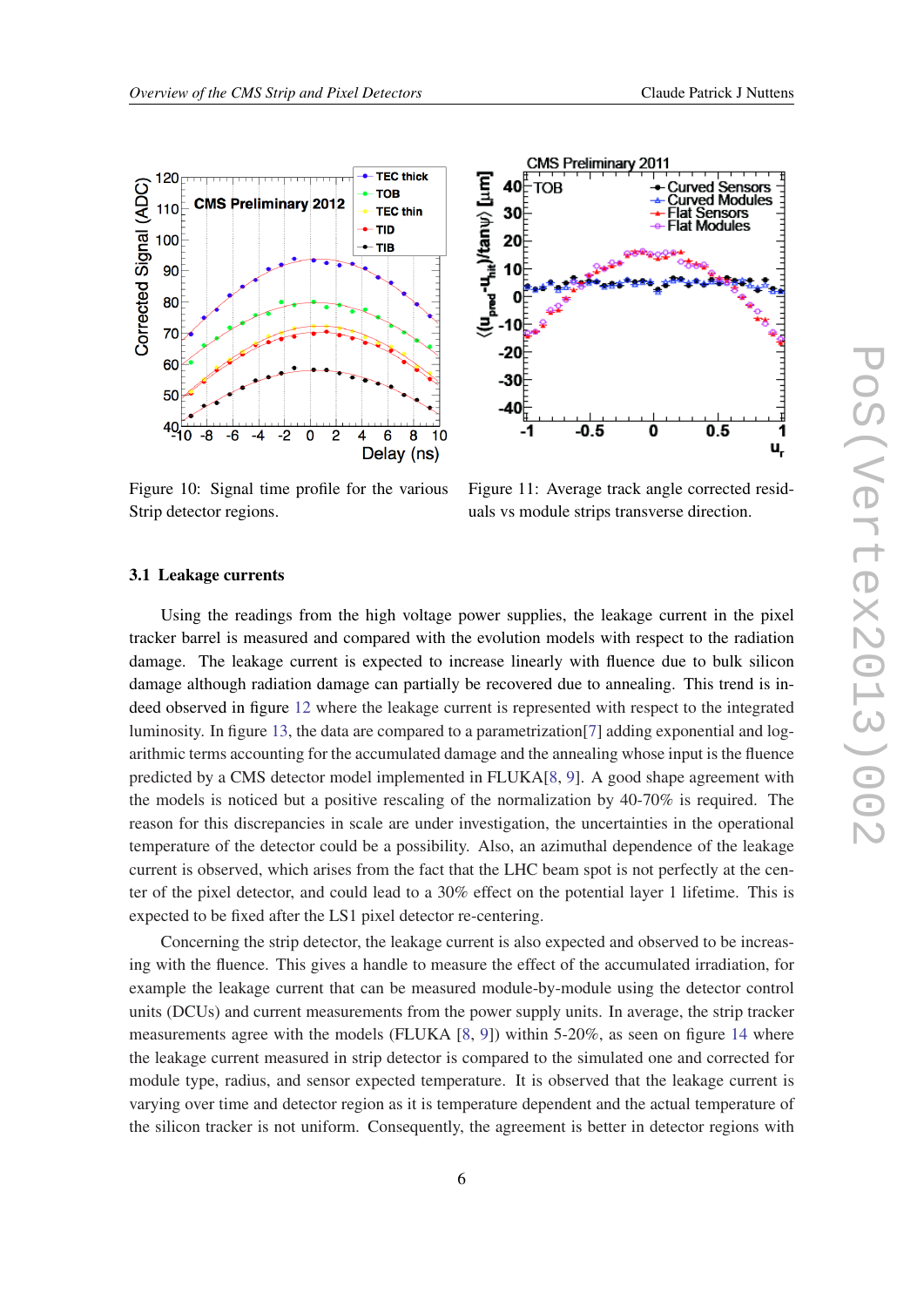<span id="page-6-0"></span>



600

Figure 12: Average leakage currents in each pixel barrel layer as a function of integrated luminosity.

Figure 13: Average leakage currents in each pixel barrel layer as a function of time.

temperature lower than 20 °C.



Figure 14: Strip detector leakage current in data compared to simulation, corrected for module type, radius and sensor temperature.

## 3.2 Depletion voltage in the pixel detector

To investigate depletion voltage evolution in the pixel tracker, regular measurements of the hit efficiency have been done during bias voltage scans, changing the charge collection and thus the hit efficiency. The results of the bias scans for the pixel layer 1 are shown in figure [15.](#page-7-0) In figure [16](#page-7-0), the bias voltage needed in order to reach a 99% efficiency at various integrated luminosities is plotted. In this figure, layer 1 and 2 reach a minimum at around 10  $fb^{-1}$  of integrated luminosity, showing that those layers have been type inverted during the 2012 data taking.

## 3.3 Pixel thresholds and cluster charge

During the data taking, the minimum pixel threshold required to not affect the data quality was increased, as shown in figure [17.](#page-7-0) This required optimizations done first in 2011 for the complete pixel detector and again in 2012 for the barrel. An explanation to this increase could be that bulk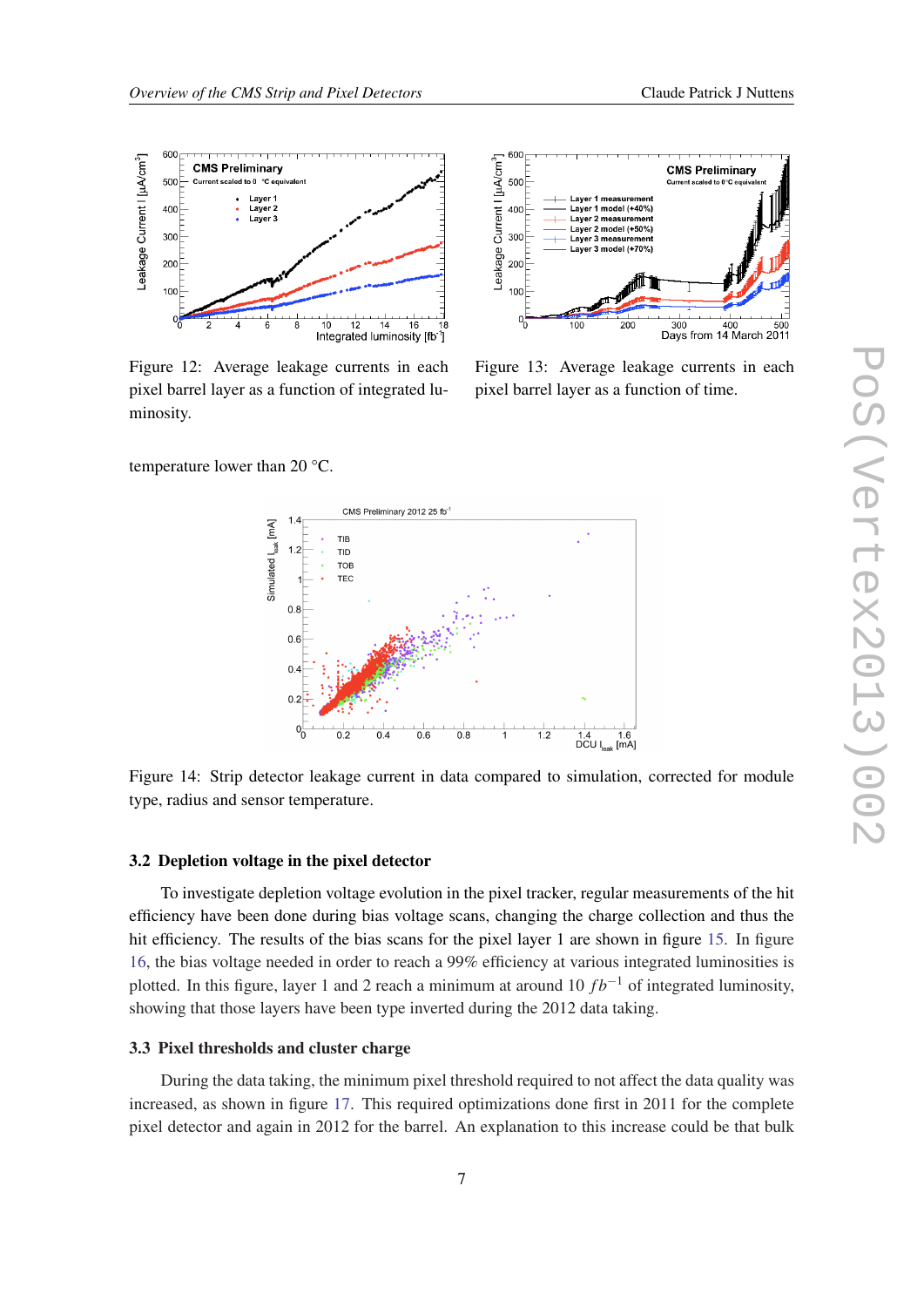<span id="page-7-0"></span>



Figure 15: Hit efficiency results from the bias scan, at various luminosities, for layer 1.

Figure 16: Voltage to reach 99% hit efficiency at different integrated luminosities.

damage in a diode used as a reference voltage within the ROC caused a change in the meaning of the DAC settings.

There have also been studies on the stability of the cluster charge. For each layer in the pixel tracker barrel, the cluster charge distribution is fitted by a Landau convoluted with a Gaussian, from which the MPV is extracted. The procedure is done at various integrated luminosities and plotted in figure 18. The cluster charge is observed to have a stable behavior with the integrated luminosity.



CMS Preliminary 2012,  $\sqrt{s}$  = 8 TeV 30 <del>.</del><br>- BPix, Layer 1 MPV(ke)  $-V = 150 V, T = 10 °C$ <mark>∎–</mark> BPix, Layer 2 28 BPix, Layer TS - Technical Stop - FPix, Disk 1 GC - Gain Calibration  $26$ FPix, Disk 2 TS<sub>GC</sub>  $24$ 22  $2C$ 18 16 ┮ **GC**  $\overline{2}$ 8 10 12 14 16 18 20 22  $\boldsymbol{\Lambda}$ 6 Integrated Luminosity(fb<sup>-1</sup>)

Figure 17: Pixel thresholds as a function of the integrated luminosity. Optimizations were done in 2010 for the whole detector and for barrel layers in 2012.

Figure 18: MPV extracted from cluster charge fit for various integrated luminosities.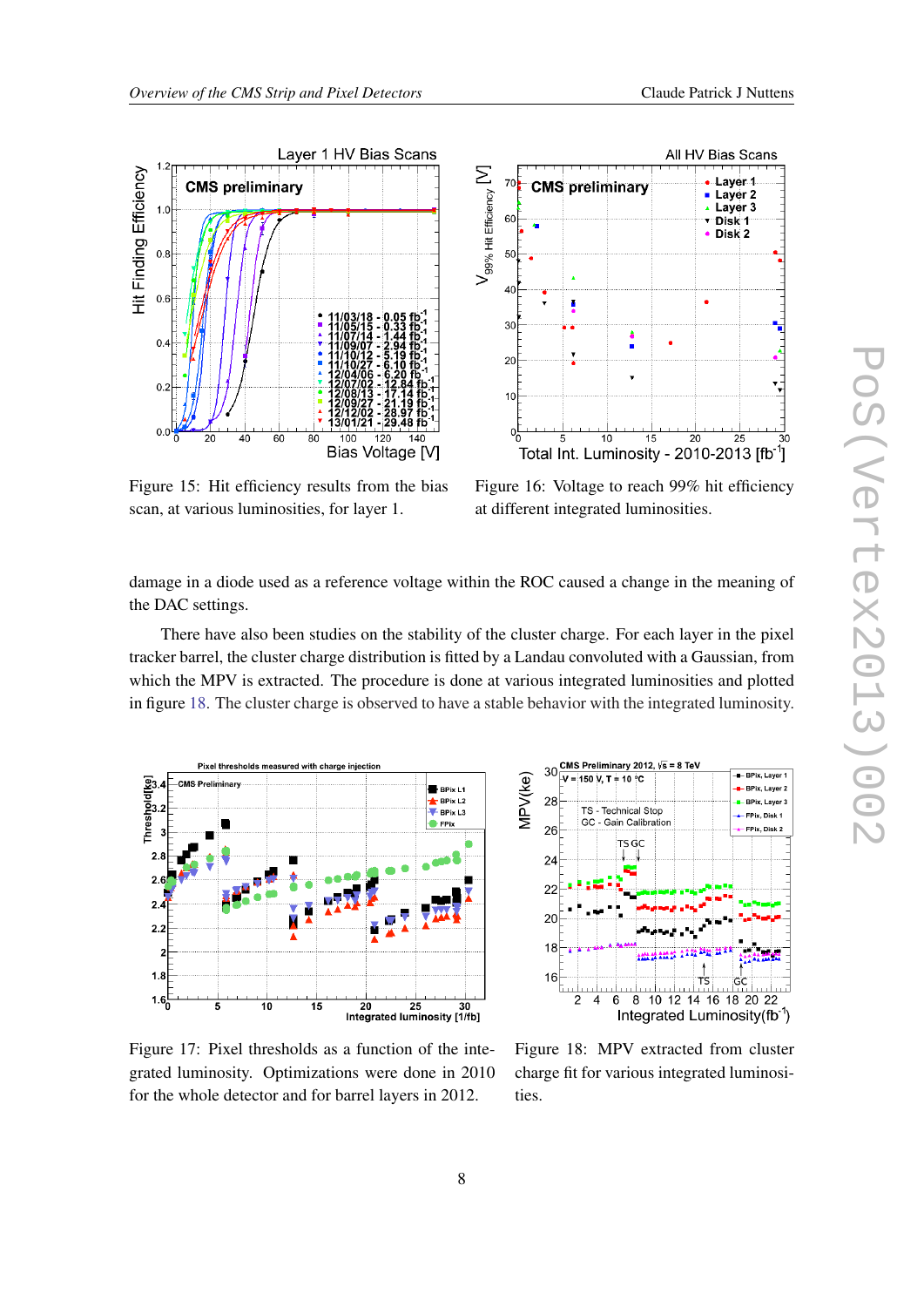#### 3.4 Lorentz angle in the pixel tracker

Finally, the evolution of the Lorentz angle with the integrated luminosity was studied. The Lorentz angle value is increasing with the integrated luminosity and is determined using various techniques: the grazing angle method and through the alignment. The first method determines the charge carrier production depth and displacement to compute the drift distance with respect to the production depth and extract the Lorentz angle. The second one uses the alignment tools (MILLIPEDE) and the tracks collected when the magnet was in on and off modes to determine the drift caused by the magnetic field. The evolution of the Lorentz angle is shown in figure 19 for the grazing angle method, and in figure 20 using the alignment. The irradiation affects both techniques in a different way. The alignment method provide the effective value of the Lorentz angle when the grazing method is more sensitive to the value in the center of the sensor. Before irradiation, the two values are close to each other as it is roughly stable in the sensor and equal to the value in the center. After irradiation of the sensor, it is not the case anymore. One effect visible in figure 20 and still needs to be better understood is the offset between z+ and z- side of the detector. Indeed, for all the rings of modules at the same z-distance in layer two, the ones at positive values in the z-direction have a bigger tan( $\theta_{LA}$ ) than the ones at negative values. Different operating conditions in both direction could be a possibility. As seen on the plots, different shape of evolution among layers are observed, and still need to be deeper undersood.



Figure 19: Lorentz angle evolution using the grazing angle method.



Figure 20: Lorentz angle evolution using the alignment.

## 4. Conclusions

The CMS tracker worked well during the past years of data taking. Even if some channels were lost, they are mainly (100% minus one chip) expected to be recovered after LS1 in the pixel tracker. In the strip tracker, the lost channels (about 2.5%) are less problematic given the high number of layers. As presented here, the detector has excellent performance, in signal-to-noise